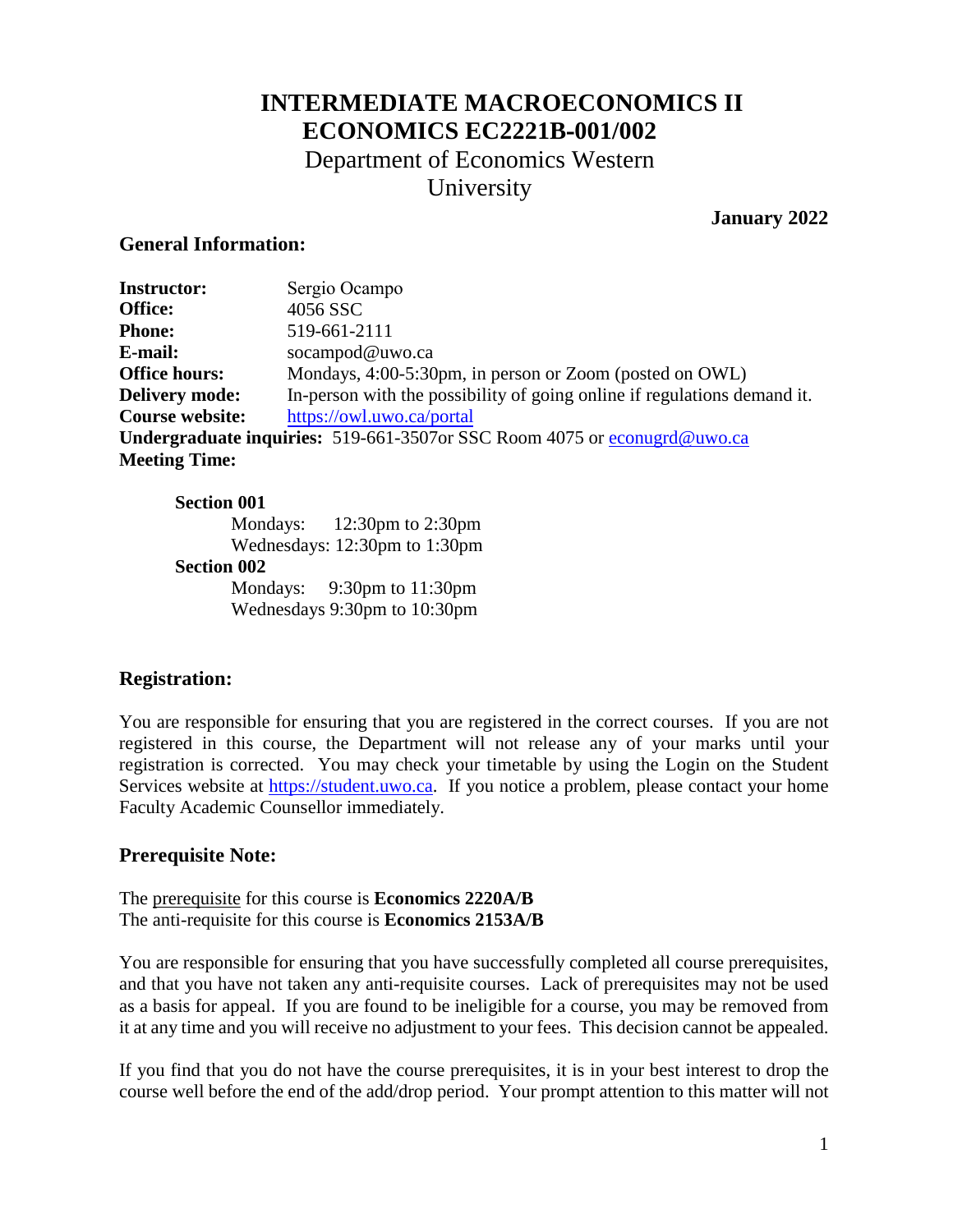only help protect your academic record, but will ensure that spaces become available for students who require the course in question for graduation.

### **Course Objectives:**

This course continues with the topics introduced in Intermediate Macroeconomics. The main objective is to improve the student's ability to interpret, solve and use formal macroeconomic models. To do this we will cover topics in economic policy, the question will always be how a certain policy tool affects the economy. The objective of going through these topics is to show students how formal economic modeling is applied to the study of policy-relevant questions.

Special attention will be given to provide the students opportunities to improve their reading comprehension of academic economic papers. Additionally, the course will emphasize tasks such as defining the equilibrium of a model, deriving the first-order conditions of agents' problems, and graphically solving for the equilibrium. Differential calculus will be used heavily in this course.

### **Course Learning Outcomes:**

After taking this course a successful student should be able to:

- 1. Understand academic economic papers.
- 2. Explain to others the main concepts in a paper.
- 3. Formalize an economic environment by posing the problems of the relevant agents.
- 4. Derive intuition from the solution to an economic model.

### **Textbook(s):**

The textbook we will follow is Williamson, Stephen, Macroeconomics, 5th Canadian Edition, Pearson Addison Wesley.

We will also have readings assigned by the instructor.

### **Course Methodology:**

The course will be divided into 6 modules, each lasts 2 weeks. Each module covers a unified topic through readings, video lectures, and sample exercises. At the end of the two weeks, on Wednesday, there will be a 45 minutes test on the module that consists on up to three questions. Since the topics of the course build on one-another these questions are not limited to the specific topic of the current module. One of the questions will be drawn from the sample exercises provided to students. The logistics of these tests are described below.

Additionally, there will be one academic article associated to every module. Students must read the article and write a short document of up to one page where they describe 3 things they learned from the reading, 2 things they found interesting and that them would like to learn more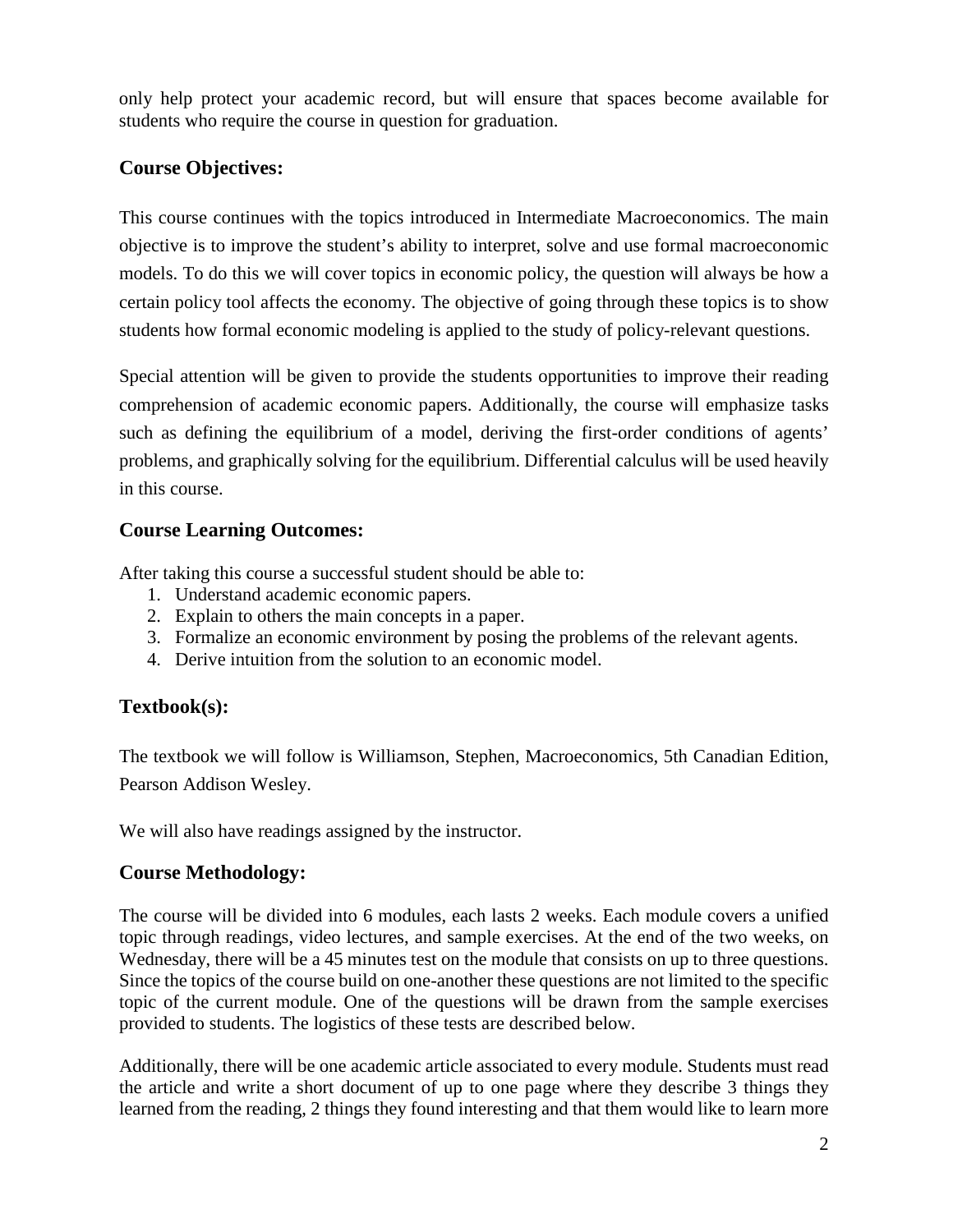about, and one question they have left after the reading. Submission of these documents is due on the first Wednesday of every module, except for the first reading. The first reading is due on the second Monday of classes.

### **Grading:**

Readings: 15% (6 equally weighted readings) Module Tests: 85% (6 equally weighted tests)

#### **Modules:**

- **1.** Review: 2 period general equilibrium model (based on Chapter 11 of the textbook)
- **2.** The fiscal multiplier and price rigidities (based on academic papers)
- **3.** Unemployment and search frictions (based on Chapter 6 of the textbook)
- **4.** International trade and sovereign default (based on Chapter 15 of the textbook)
- **5.** Monetary economics: Money neutrality (based on Chapter 12 of the textbook)
- **6.** Money non-neutrality in the Cash-in-Advance model (based on Chapter 12 of the textbook)

#### **Readings:**

- **1.** The macroeconomist as scientist and engineer JEP-V20-N4-2006
- **2.** Who suffers during recessions? JEP-V26-N3-2012
- **3.** Evolution of Modern Business Cycle Models
- **4.** The European sovereign debt crisis JEP-V26-N3-2012
- **5.** JEP issue on income and wealth inequality V34-N4
- **6.** The economist as plumber Ester Duflo

#### **Test Logistics:**

Tests will take place the last Wednesday of every module during class time. If classes move online the test will be available through the OWL portal. Tests will last for 45 minutes. If tests move online there will be an additional 15 minutes to upload answers to OWL, in that case answers will only be accepted in a single PDF file. The student is responsible for the file being legible. Typed answers are the best format and can be paired with scanned figures, if the student has access to a tablet a hand-written document from the tablet is also acceptable.

#### **Makeup Policy:**

There will be no makeups for any of the reading assignments of module tests. In case a student misses a module test, they must present an official document justifying the absence and the weight of the test will be distributed evenly among the other tests. If you can't provide justification for the absence, a mark of zero will be assigned to the test. Reading assignments received after the deadline will not be accepted and a grade of zero will be attributed. Please see the Policy Regarding Makeup Tests and Final Examinations on the last pages for more details.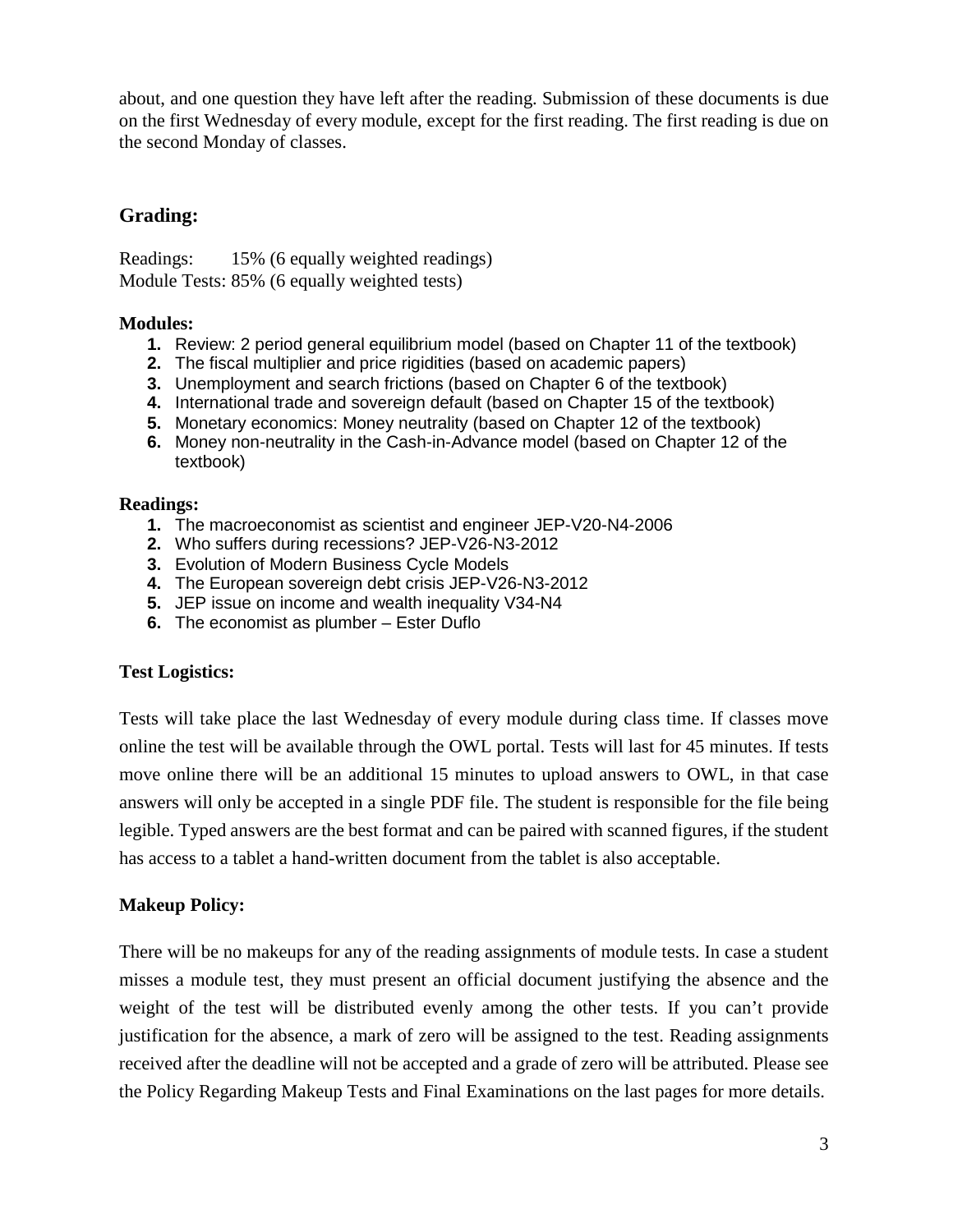## **Copyright:**

Lectures and course materials, including power point presentations, outlines, and similar materials, are protected by copyright. Students may take notes and make copies of course materials for their own educational purposes. Students may not record lectures, reproduce (or allow others to reproduce), post or distribute lecture notes, wiki material, and other course materials publicly and/or for commercial purposes without written consent.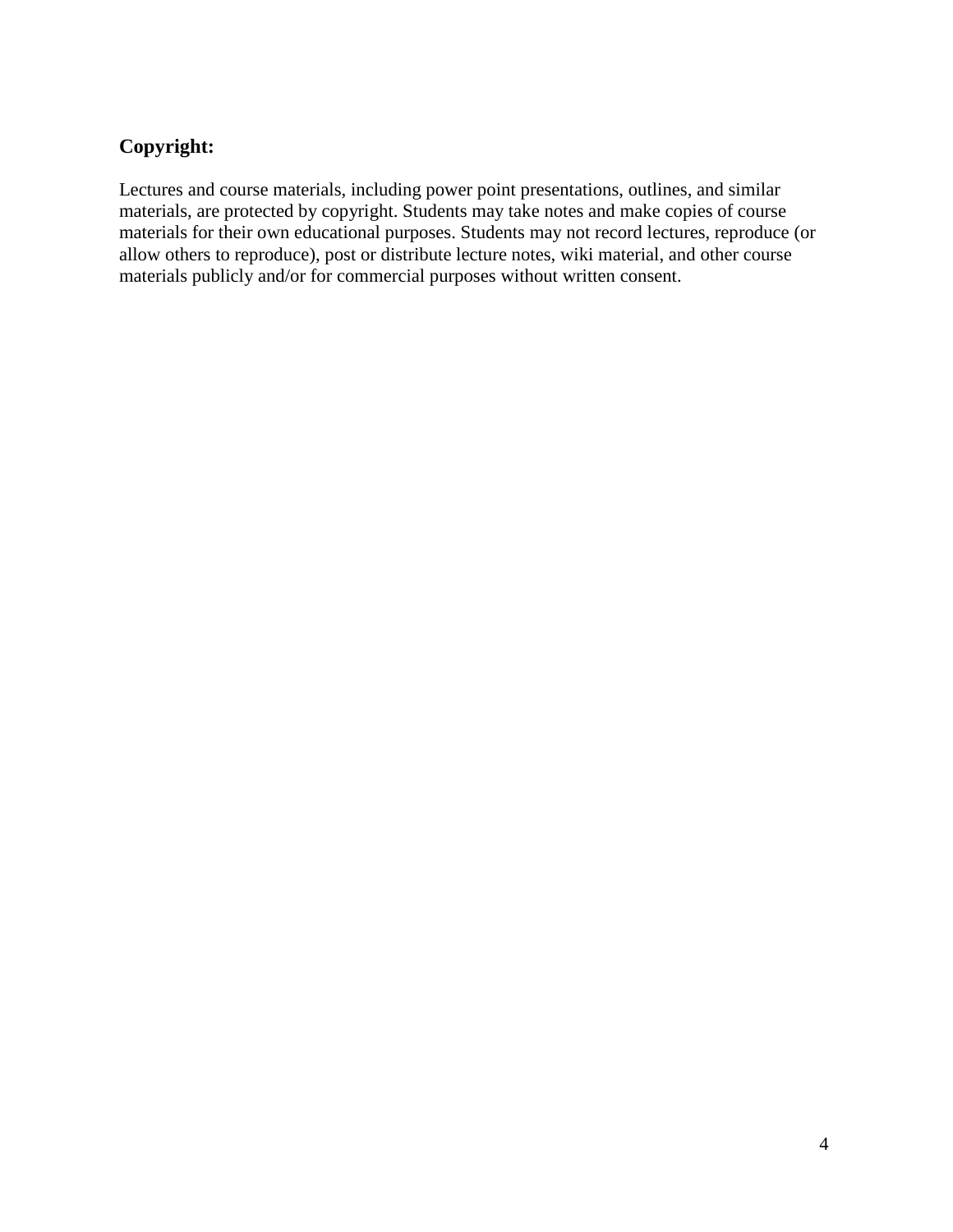## **Please Note Department & University Policies for Winter 2022**

The University expects all students to take responsibility for their own Academic Programs. Students should also check their registration to ensure they are enrolled in the correct courses.

- 1. **Guidelines, policies, and your academic rights and responsibilities** are posted online in the current Western Academic Calendar at: [http://westerncalendar.uwo.ca.](http://westerncalendar.uwo.ca/) Claiming that "you didn't know what to do" is not an acceptable excuse for not following the stated policies and procedures.
- 2. Students must familiarize themselves with the **"Rules of Conduct for Examinations"** [http://www.uwo.ca/univsec/pdf/academic\\_policies/exam/administration.pdf.](http://www.uwo.ca/univsec/pdf/academic_policies/exam/administration.pdf)
- 3. **Cheating as an academic offence:** Students are responsible for understanding what it means to "cheat." The Department of Economics treats cheating incidents very seriously and will investigate any suspect behavior. Students found guilty will incur penalties that could include a failing grade or being barred from future registration in other Economics courses or programs. The University may impose further penalties such as suspension or expulsion.
- 4. **Plagiarism:** Students must write their essays and assignments in their own words. When taking an idea/passage from another author, it must be acknowledged with quotation marks where appropriate and referenced with footnotes or citations. Plagiarism is an academic offence (see Scholastic Discipline for Undergraduate Students in the Western Calendar at [http://westerncalendar.uwo.ca/PolicyPages.cfm?Command=showCategory&Polic](http://westerncalendar.uwo.ca/PolicyPages.cfm?Command=showCategory&PolicyCategoryID=1&SelectedCalendar=Live&ArchiveID=#Page_20) [yCategoryID=1&SelectedCalendar=Live&ArchiveID=#Page\\_20\)](http://westerncalendar.uwo.ca/PolicyPages.cfm?Command=showCategory&PolicyCategoryID=1&SelectedCalendar=Live&ArchiveID=#Page_20).

Western University uses software to check for plagiarism and students may be required to electronically submit their work. Those found guilty will be penalized as noted in point 3.

- 5. It is a Department of Economics policy that **NO** assignments be dated, stamped or accepted by staff. Students must submit assignments to the instructor.
- 6. **Appeals**: University policies and procedures for appealing a mark can be found in the Student Academic Appeals section in the current Western Academic Calendar at: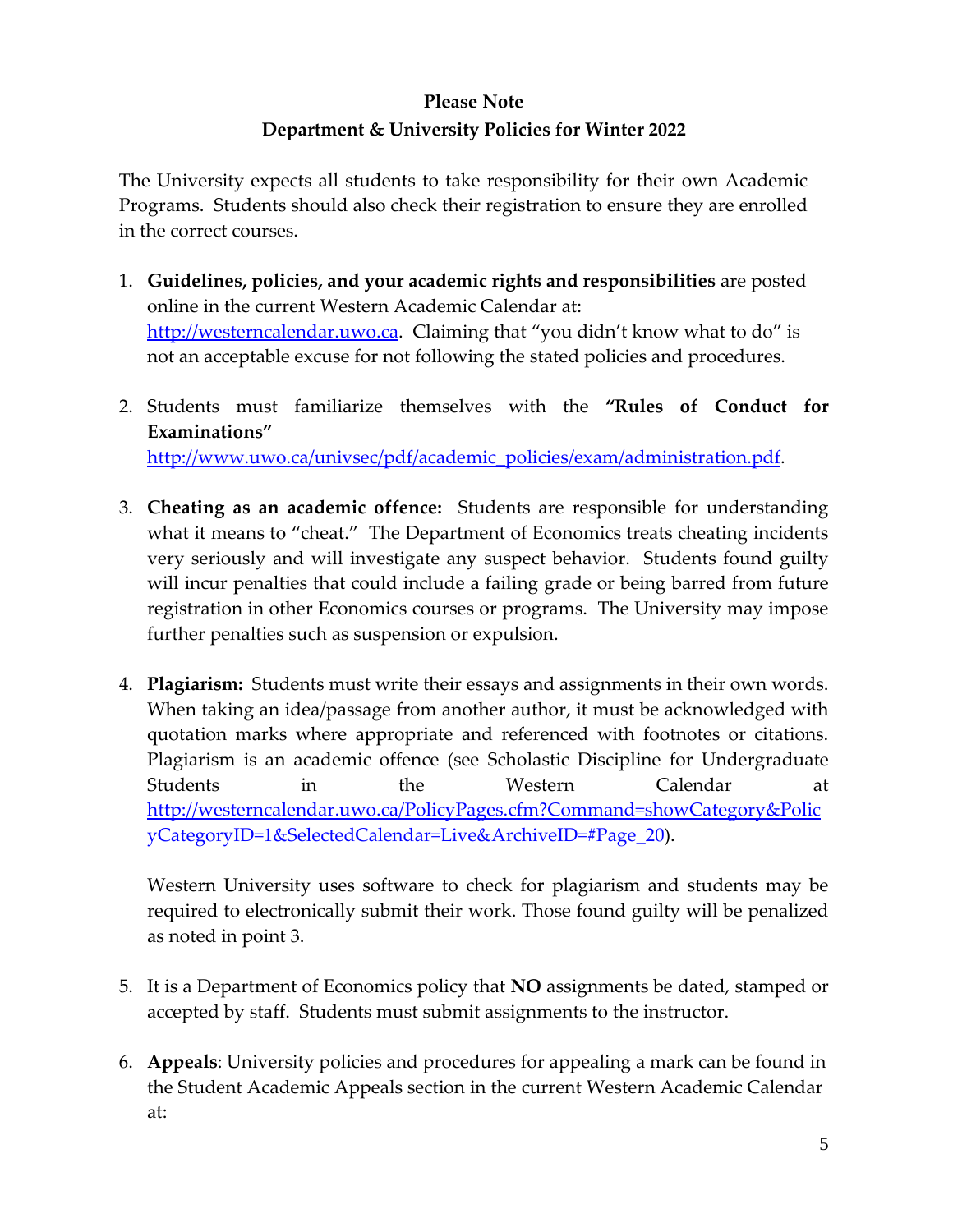[http://westerncalendar.uwo.ca/PolicyPages.cfm?Command=showCategory&Polic](http://westerncalendar.uwo.ca/PolicyPages.cfm?Command=showCategory&PolicyCategoryID=1&SelectedCalendar=Live&ArchiveID=#Page_14) [yCategoryID=1&SelectedCalendar=Live&ArchiveID=#Page\\_14.](http://westerncalendar.uwo.ca/PolicyPages.cfm?Command=showCategory&PolicyCategoryID=1&SelectedCalendar=Live&ArchiveID=#Page_14) **Please note the relevant deadlines.**

Department of Economics procedures for appealing a mark can be found here: [https://economics.uwo.ca/undergraduate/program\\_counselling/responsibilities\\_p](https://economics.uwo.ca/undergraduate/program_counselling/responsibilities_policies.html#appeals) [olicies.html#appeals.](https://economics.uwo.ca/undergraduate/program_counselling/responsibilities_policies.html#appeals) The Department will not consider an appeal unless an attempt has been made to settle the matter with the instructor first. Students who remain dissatisfied with the outcome may proceed to submit an appeal to [econugrd@uwo.ca.](mailto:econugrd@uwo.ca) Please follow the instructions and use the appeal form shown in the above link.

- 7. **Systematic adjustments of a class grade distribution** (either up or down) can occur in Economics courses. The fact that grades have been adjusted is **not** grounds for an appeal.
- 8. Note the following **add and drop deadlines**:

| Deadline to add a second term half course:         | Tuesday January 18, 2022 |
|----------------------------------------------------|--------------------------|
| Deadline to <u>drop</u> a second term half course: | Monday March 14, 2022    |

### **Policy Regarding Makeup Tests and Final Examinations**

Faculty of Social Science policy states that oversleeping or misreading an exam schedule is NOT grounds for a makeup. This rule applies to midterm and final exams in the Department of Economics.

### **Policies Regarding Academic Accommodation**

- The Faculty of Social Science's policies on academic accommodation are found at [https://counselling.ssc.uwo.ca/procedures/academic\\_consideration.html](https://counselling.ssc.uwo.ca/procedures/academic_consideration.html)
- **Accommodation for Students with Disabilities:** Students with disabilities or accessibility challenges should work with Accessible Education (formerly SSD, see [http://academicsupport.uwo.ca/accessible\\_education/index.html\)](http://academicsupport.uwo.ca/accessible_education/index.html), which provides recommendations for accommodation based on medical documentation or psychological and cognitive testing. The accommodation policy can be found here: **Academic Accommodation for Students with** [Disabilities.](https://www.uwo.ca/univsec/pdf/academic_policies/appeals/Academic%20Accommodation_disabilities.pdf)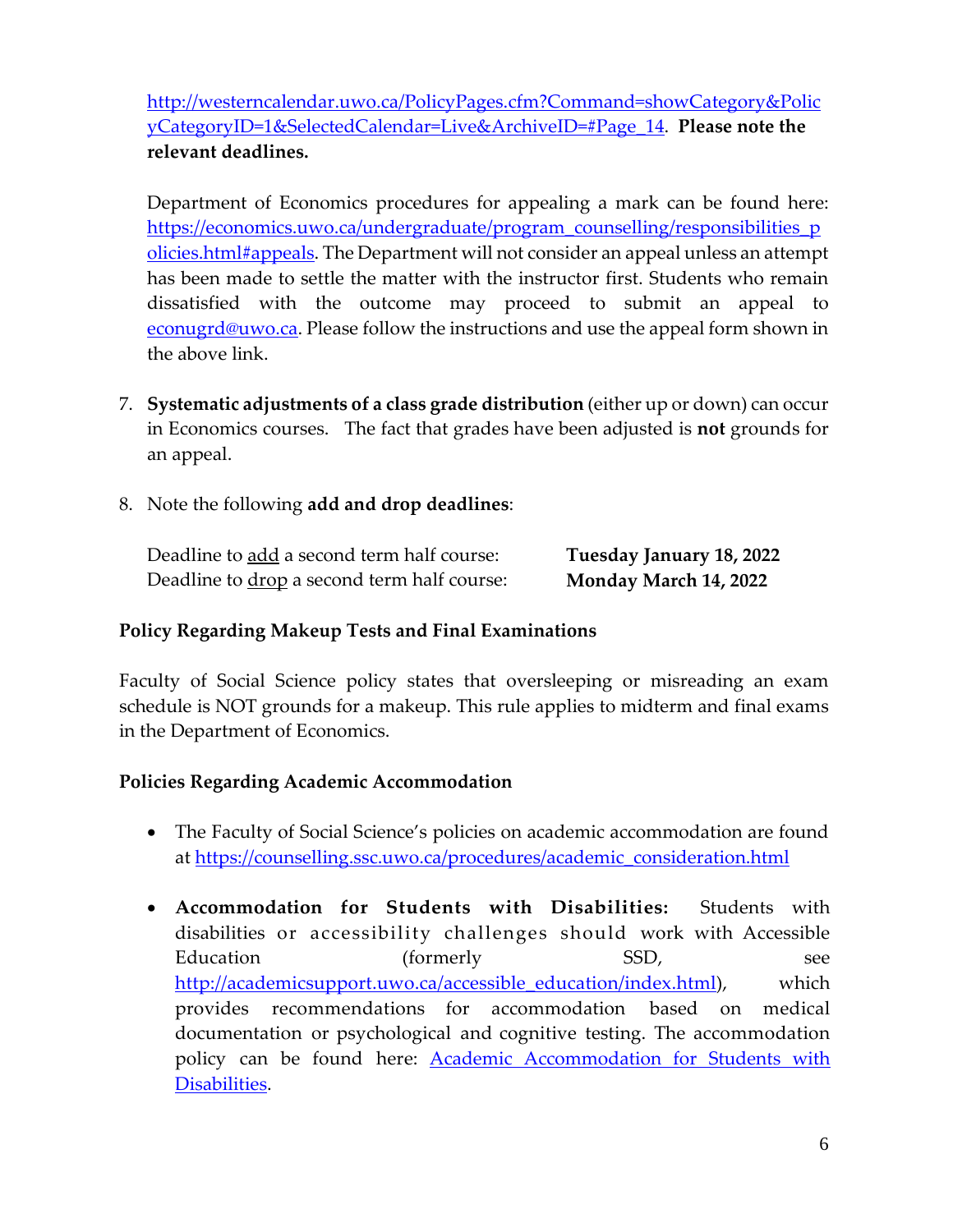- **Rewriting Exams and Retroactive Reweighting are NOT Permitted:** Students who proceed to write a test or examination must be prepared to accept the mark. Rewriting tests or examinations, or retroactive reweighting of marks, is **not** permitted. Self-Reported Absences cannot be used once a student has proceeded to start to write a test or exam.
- **Self-Reported Absences:** Students will have two opportunities during the fall and winter terms to receive academic consideration if they self-report a missed assessment using the online self-reported absence portal, provided the following conditions are met: the assessment is missed due to an absence of no more than 48 hours in duration, and the assessment for which consideration is being sought is worth 30% or less of the student's final grade. Students are expected to contact their instructors within 24 hours of the end of the period of the self-reported absence, unless noted otherwise on the syllabus. Students are not able to use the self-reporting option in the following circumstances:
	- for exams scheduled by the Office of the Registrar (e.g., final exams)
	- absence of a duration greater than 48 hours
	- assessments worth more than 30% of the student's final grade
	- if the student has opened or started the test or exam
	- if a student has already used the self-reporting portal twice during the fall/winter terms

If the conditions for a Self-Reported Absence are *not* met, students will need to provide a Student Medical Certificate (SMC) if the absence is medical or provide appropriate documentation if there are compassionate grounds for the absence in question. Students are encouraged to contact their Faculty academic counselling office for more information about the relevant documentation. It is strongly recommended that students notify the instructor as soon as possible, ideally before the assessment, when they become aware of an absence. University policy is that students must communicate with their instructors no later than 24 hours after the end of the period covered by the SMC or immediately upon their return from their documented absence. Failure to follow University policy and procedures may result in denial of academic accommodation and a grade of zero.

• **Documentation for Accommodation:** Individual instructors are not permitted to receive documentation directly from a student, whether in support of an application for consideration on medical grounds or for other reasons. **All required documentation for absences that are not covered by the Self-**